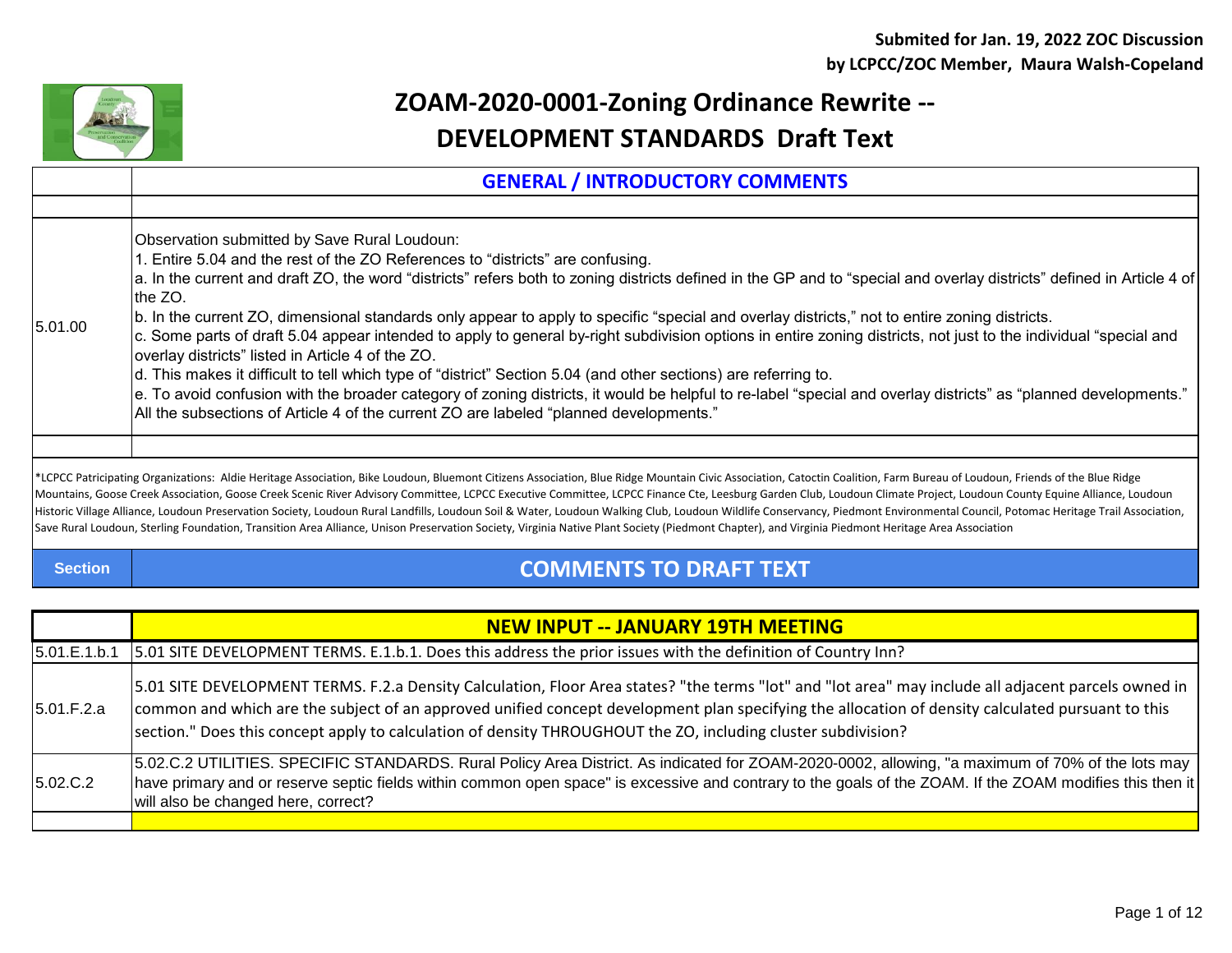| <b>Section</b> | <b>COMMENTS TO DRAFT TEXT</b>                                                                                                                                                                                                                                                                                                                                                                                                                                                                                                                                                                                                                                                                                                                                                                  |
|----------------|------------------------------------------------------------------------------------------------------------------------------------------------------------------------------------------------------------------------------------------------------------------------------------------------------------------------------------------------------------------------------------------------------------------------------------------------------------------------------------------------------------------------------------------------------------------------------------------------------------------------------------------------------------------------------------------------------------------------------------------------------------------------------------------------|
| 5.04.A.5.a     | 5.04.A.5.a OPEN SPACE. APPLICABILITY. States, "Piecemeal applications that result in the approval of more than 4 dwelling units without the required<br>open space when it would have otherwise been required if the applications had not been submitted separately, will be required to provide the required<br>amount of open space on any future development application."<br>This looks like a known loophole. What is the enforcement/consequences other than, "Don't do it again next time?"                                                                                                                                                                                                                                                                                             |
| 5.04.A.5.a     | 5.04.A.5.a OPEN SPACE. APPLICABILITY. How do and will these standards apply to ZOAM-2020-0002 for consistent application?                                                                                                                                                                                                                                                                                                                                                                                                                                                                                                                                                                                                                                                                      |
| 5.04.B.1       | 5.04.B OPEN SPACE, CALCULATION. States, "Open Space is calculated by multiplying the required percentage as provided in the district requirements<br>specified in Chapter 2, Zoning Districts by the gross acreage of the subject parcel or combined parcels."<br>However, ZOAM-2020-0002 (Cluster/Prime Ag Soils) is proposing an overall 70% that is split between farming lots (PFLs) Rural Economy Lots (RELs) and<br>Open Space -- which appears to get the "leftover" area after PFL and REL. How will that ZOAM be compliant with this ZO requirement?                                                                                                                                                                                                                                  |
| 5.04.B.2       | 5.04.B.2. OPEN SPACE, CALCULATION. States that "any portion of the parcel that may be included in an easement" would be excluded from the gross<br>acreage used in calculation. Can you be more specific for what TYPES of easement (utility, conservation, development, open space, etc.)?                                                                                                                                                                                                                                                                                                                                                                                                                                                                                                    |
| 5.04.C.1       | 5.04.C.1. OPEN SPACE Types/Recreation. Definitions of Active and Passive Open Space were majorly changed from current ZO. Focus proposed is now<br>on the activities involved (versus the amount of land development involved for the activity). Kudos.                                                                                                                                                                                                                                                                                                                                                                                                                                                                                                                                        |
| 5.04.C.1       | 5.04.C.1 OPEN SPACE STANDARDS. Recreation. These definitions are different from previous definitons. Have other sections been updated to reflect<br>these changes? While the added language could be helpful in defining these uses, there is still room for ambiguity.<br>For example, would hiking along a boardwalk be a passive recreation use? While hiking is a passive recreation use, a guided nature walk would be a<br>group activity that would require "equipment designed specifically for the activity" - with the equipment being the boardwalk. It seems that more<br>clarity may be needed to avoid confusion. Also, how do these definitions, and uses listed, conform to the LPAT Framework Plan (in relation to defining<br>the terms, but also allowing particular uses)? |
| 5.04.C.3       | 5.04.C.3 OPEN SPACE STANDARDS. Natural, Environmental, and Heritage. In addition to contiguous forests, shouldn't wildlife travel corridors, and<br>native plant and pollinator habitat also be included to comply with 2019 GP policies (especially NHR 6.2, but also FTV 4 and NEHR 1)? Shouldn't this also<br>include language to protect viewsheds the County's scenic rivers (2019 GP HASR 5.2.0)?                                                                                                                                                                                                                                                                                                                                                                                        |
| 5.04.C.3.a     | 5.04.C.3.a OPEN SPACE STANDARDS. Natural, Environmental, and Heritage. How will man-made landscapes that have "gained importance" be defined?<br>Shouldn't wildlife and/or habitat evaluations be used as criteria (to be evaluated by ecologists and biologists)? This would help define "exemplary<br>natural communities, habitats, and ecosystems" mentioned in the 2019 GP NHR 6.2. At the least, shouldn't wetlands mitigation projects be included?<br>Shouldn't this also include species of greatest concern from the Virginia Wildlife Action Plan?                                                                                                                                                                                                                                  |
| 5.04.D.1       | 5.04 D.1. OPEN SPACE CATEGORIES. COMMON. Given the stated purpose of the open space standards, why are sewer facilities considered common<br>open space and calculated as open space in development?                                                                                                                                                                                                                                                                                                                                                                                                                                                                                                                                                                                           |
| 5.04.D.2       | 5.04.D.2. OPEN SPACE Categories/Public. While the categories apply to all Open Space, this one only applies to HOAs and "comparable" which rules out<br>the public lands owned by the county and comparable governmental entities. Can this definition be expanded to include all public open space?                                                                                                                                                                                                                                                                                                                                                                                                                                                                                           |
| 5.04.D.3       | 5.04.D.3. OPEN SPACE Categories/Private. Is there a requirement for signage designating the area as private to be considered such? Can there be?                                                                                                                                                                                                                                                                                                                                                                                                                                                                                                                                                                                                                                               |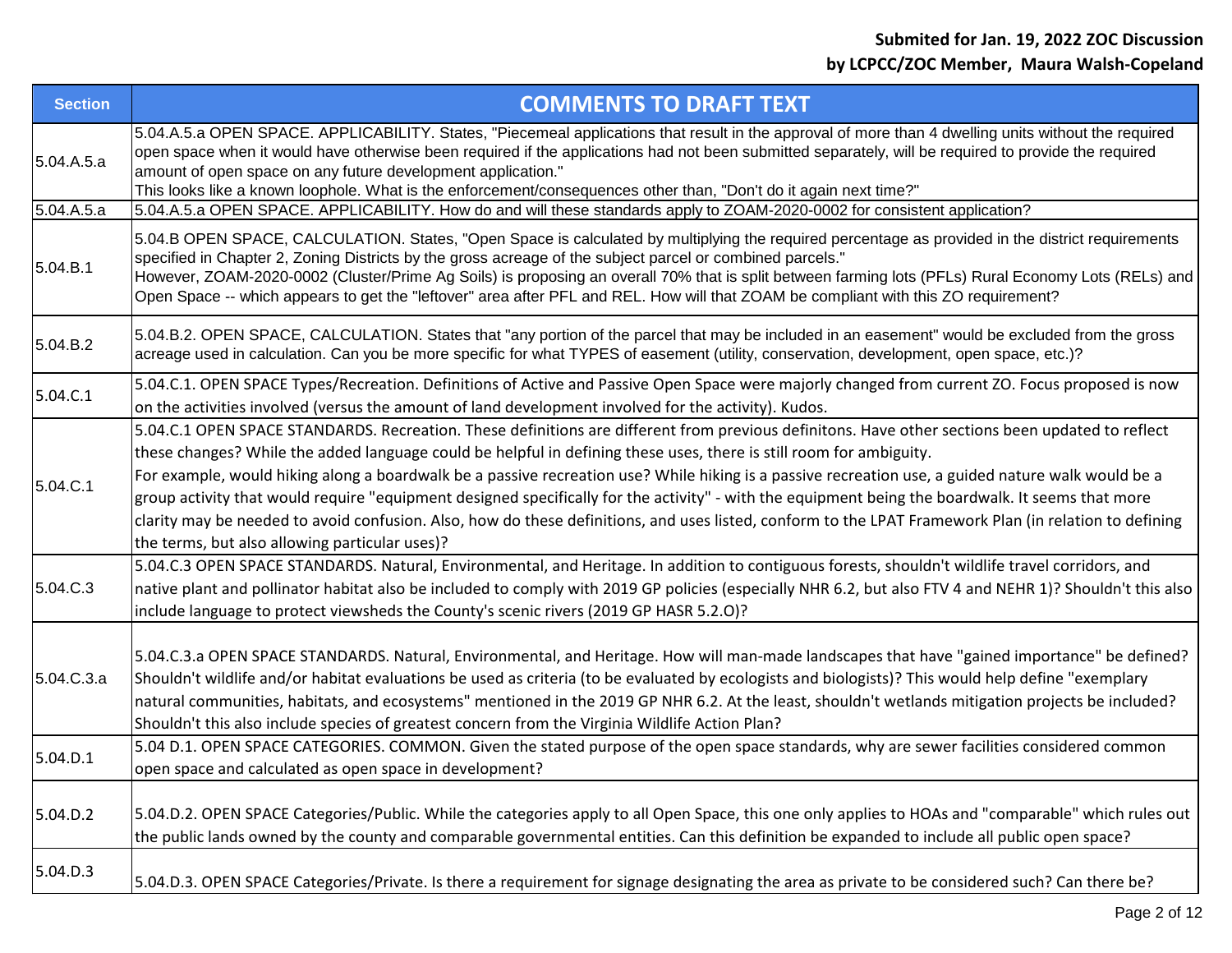| <b>Section</b> | <b>COMMENTS TO DRAFT TEXT</b>                                                                                                                                                    |
|----------------|----------------------------------------------------------------------------------------------------------------------------------------------------------------------------------|
| 5.04.D.3       | 5.04.D.3. OPEN SPACE CATEGORIES. PRIVATE. Why is privately owned land to which access is prohibited considered open space?                                                       |
| 5.04.E.1       | 5.04.E.1 OPEN SPACE STANDARDS. Are wetlands mitigation projects defined as a "water feature"? Shouldn't wetlands be explicitly added? Shouldn't                                  |
|                | wildlife travel corridors and native vegetation for pollinators also be included in contiguous habitats to protect against habitat fragmentation (and not                        |
|                | just trees)?                                                                                                                                                                     |
|                | 5.04.E.2 OPEN SPACE. PRIORITIES AND BONUS CREDIT. Indicates various "bonus credit" will be applied for various types of open space (e.g., prime                                  |
|                | ag soils, forest, trails, historic resources, etc.)                                                                                                                              |
| 5.04.E.2       | Please provide an example calculation to show how the "bonus credit" is applied.                                                                                                 |
|                | How will the "bonus credit" be applied for ZOAM-2020-0002 calculation with open space for cluster subdivisions? [OR does 5.04.F.13 override all bonus<br>credit for clustering?] |
|                | 5.04.E.2 OPEN SPACE STANDARDS. As noted, shouldn't native vegetation for pollinators be included? Also, in regards to bullet "e", the LPAT Framework                             |
| 5.04.E.2       | Plan includes more than just pedestrian or bicycle trail considerations, shouldn't linear parks and wildlife corridors also be included as part of the LPAT                      |
|                | Framework Plan considerations?                                                                                                                                                   |
|                | 5.04.F OPEN SPACE STANDARDS. General Open Space Design Standards. Aside from one reference to RSCR, why are there no standards pertaining to                                     |
|                | wildlife travel corridors, native vegetation, or ecological services that open space should provide (to comply with the 2019 GP)? Why is the only                                |
| 5.04.F         | consideration for landscaping (bullet 2.b) for "enjoyment and shade"? Shouldn't landscaping be required to incorporate ecological value (ie native                               |
|                | plants)?                                                                                                                                                                         |
| 5.04.F.1.b     |                                                                                                                                                                                  |
| 5.04.H.4.d.6.  | 5.04.F.1.b. OPEN SPACE Standards & Type-Specific Open Space Design Standards/Outdoor Gathering Space. Amenities on parcels greater than [TBD]                                    |
| e              | must include restrooms at regular intervals or those must be in close proximity and open the public. PRCS and NOVA Parks, including the W&OD Trail,                              |
|                | already are providing this necessary amenity. Have PRCS and NOVA Parks been asked to determine the appropriate interval?                                                         |
| 5.04.F.5       | 5.04 F. 5 OPEN SPACE STANDARDS. Why is a credit for meeting minimum open space requirements given for meeting other requirements of the zoning                                   |
|                | code?                                                                                                                                                                            |
|                | 5.04.H OPEN SPACE STANDARDS. Type specific open space standards. Why don't these type specific standards include mentions of contiguous habitat,                                 |
| 5.04.H.1-5     | wildlife travel corridors, native plant vegetation, etc. to achieve 2019 GP NEHR policies? At the least, shouldn't Section 3 "Passive Recreation Use" have                       |
|                | these ecological considerations? The standard to "contain a variety of natural features" is extremely weak language considering that passive recreation                          |
|                | uses are typically intended to connect people with nature.                                                                                                                       |
| 5.04.H.1.d     |                                                                                                                                                                                  |
|                | 5.04.H.1.d OPEN SPACE DESIGN STANDARDS. Why must open space be centrally located? How is centrally located measured?                                                             |
|                | 5.04.H.2.a OPEN SPACE. Commercial or Employment Districts. Why must open space be centrally located? How is centrally located measured?                                          |
|                | 5.04.H.3.a. OPEN SPACE. Passive Recreation Space. Why must open space be centrally located? How is centrally located measured?                                                   |
| 5.04.H.1.g.    | 5.04.H.1.g OPEN SPACE Design Standards. Is there a parameter somewhere for "well-drained?"                                                                                       |
| 5.04.H.4.d.5.  |                                                                                                                                                                                  |
| C              | 5.04.H.4.d.5.c. OPEN SPACE. Add to end "or sidewalk." Emphasis should be on all acceptable accessibility.                                                                        |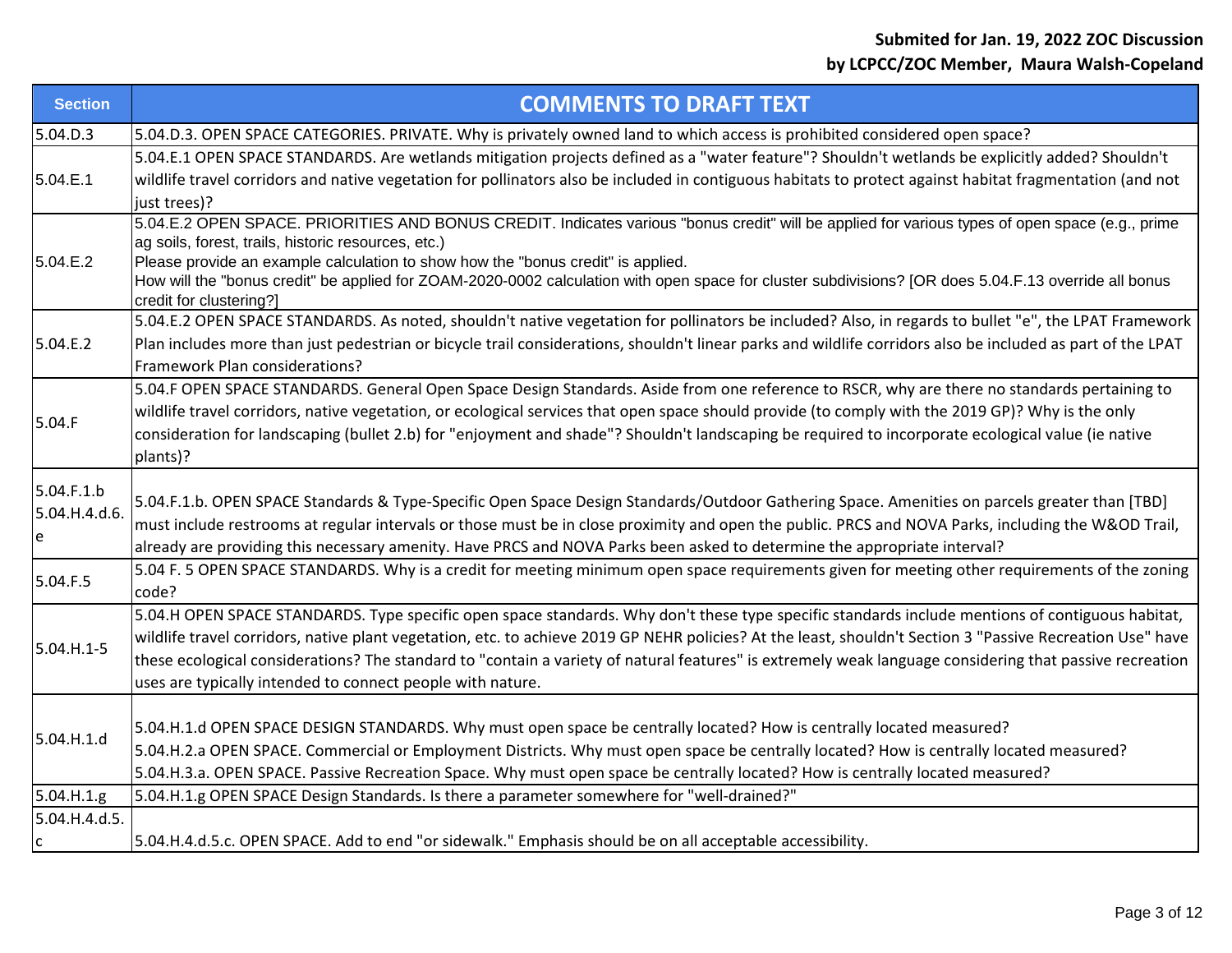| <b>Section</b> | <b>COMMENTS TO DRAFT TEXT</b>                                                                                                                                                                                                                                                                                                                                                                                                                                                                                                                                                                                                                                                                                                                                                                                       |
|----------------|---------------------------------------------------------------------------------------------------------------------------------------------------------------------------------------------------------------------------------------------------------------------------------------------------------------------------------------------------------------------------------------------------------------------------------------------------------------------------------------------------------------------------------------------------------------------------------------------------------------------------------------------------------------------------------------------------------------------------------------------------------------------------------------------------------------------|
| 5.04.H.5       | 5.04.H.5. OPEN SPACE. Type-Specific Open Space Design Standards/Pedestrian and Bicycle Network. Glad to see inclusion of the LPAT Plan in the ZO.<br>This reinforces the County's commitment! Kudos.                                                                                                                                                                                                                                                                                                                                                                                                                                                                                                                                                                                                                |
| 5.04.H.5       | 5.04.H.5. OPEN SPACE PEDESTRIAN & BICYCLE NETWORK. Why isn't a pedestrian and bicycle network, or similar amenity, required in the Rural Policy<br>Area?                                                                                                                                                                                                                                                                                                                                                                                                                                                                                                                                                                                                                                                            |
| 5.04.H.6       | 5.04.H.6 OPEN SPACE Design Standards. Trails. Why does this section not include or reference equestrian trail requirements?                                                                                                                                                                                                                                                                                                                                                                                                                                                                                                                                                                                                                                                                                         |
| 5.04.H.6       | 5.04.H OPEN SPACE STANDARDS. Type specific open space standards. Trails. Why doesn't this section include any considerations for the linear parks<br>portions of the Linear Parks and Trails plan? Why doesn't this section include any of the LPAT design elements related to wildlife corridors, native<br>vegetation, and environmental protection?                                                                                                                                                                                                                                                                                                                                                                                                                                                              |
| 5.04.H.6.c     | 5.04.H OPEN SPACE STANDARDS. Type specific open space standards. Trails. Could this language be clarified? It appears that if land is not dedicated to<br>the county, or it is not included within the boundary of the parcel owned by an HOA or individual, then the path must be provided by an easement. Is<br>that correct? If so, would that preclude land within an HOA from providing a path via an easement?                                                                                                                                                                                                                                                                                                                                                                                                |
| 5.04.1         | 5.04.I OPEN SPACE STANDARDS. Uses in Open Space. Why are botanical gardens or nature study areas permitted on HOA land, but not the other land<br>types mentioned? Shouldn't they also be allowed on private parcels?                                                                                                                                                                                                                                                                                                                                                                                                                                                                                                                                                                                               |
| 5.04.1.1.      | 5.04.1.1., 3 & 4. USES IN OPEN SPACE. The list of uses permitted in open space under private ownership and HOA ownership include agriculture.<br>However, as discussed with Uses and Use-specific standards, some uses categorized as "Agricultural uses" are significantly more "high-intensity" than<br>others. Blanket permitted use on open space for some uses should be consistent with the Use and Use-specific standards requests to evaluate based on<br>HIGH-INTENSITY USE impacts (traffic, noise, lighting, etc.). How will high-intensity uses be addressed?                                                                                                                                                                                                                                           |
| 5.04.1.1.      | 5.04.I.1., 3 & 4. USES IN OPEN SPACE. How will Uses in open space be applied for ZOAM-2020-0002, specifically, will the restrictions and standards only<br>apply to "open space lots" or will PFLs (prime farmland lots) and RELs (Rural Economy Lots) have similar or the same requirements?                                                                                                                                                                                                                                                                                                                                                                                                                                                                                                                       |
| 5.04.J         | 5.04.J OPEN SPACE STANDARDS. Comprehensive Open Space Plan. Shouldn't these plans also include linear parks? This section raises another<br>question, are linear parks defined within the new Zoning Ordinace, as defined by the Linear Parks and Trails Plan? As mentioned previously, only design<br>standards including trails, and not linear parks, of the Linear Parks and Trails plan have been included in this section of the zoning ordinance.                                                                                                                                                                                                                                                                                                                                                            |
| 5.04.K.3       | 5.04.K.3 OPEN SPACE STANDARDS. Maintenance and Management of Open Space. These requirements do not seem to reflect the flexibility to<br>managae and maintain pollinator meadow habitat. Given that most habitats in Loudoun County would grow into a forest if given the chance, shouldn't<br>flexbility be given to actively manage for pollinator meadow habitat? This may result in native trees being taken down in order to maintain it as a meadow.<br>In order to enforce this, there may need to be further definitions within the zoning ordinance or FSM on what defines a pollinator meadow (to be included in<br>CDPs), so more standards in regards to native vegetation requirements may need to be created, but this would help implement priorities regarding native<br>vegetation in the 2019 GP. |
| 5.04.K.3.f     | 5.04.K.3.f. OPEN SPACE. Add "Maintenance of any prepared surface, e.g., multi-use path or trail, or sidewalk." Any of these features present must be<br>maintained too.                                                                                                                                                                                                                                                                                                                                                                                                                                                                                                                                                                                                                                             |
| 5.04.L.1.b     | 5.04.L.1.b OPEN SPACE. Ownership, Operation & Management. b states that membership in the HOA/corp/trust/etc. must be mandatory for all residential<br>property owners. How will this apply to ZOAM-2020-0002 lots categorized as PFL and REL? Will they be considered "residential" and be required to be a<br>member of the HOA or equivalent?                                                                                                                                                                                                                                                                                                                                                                                                                                                                    |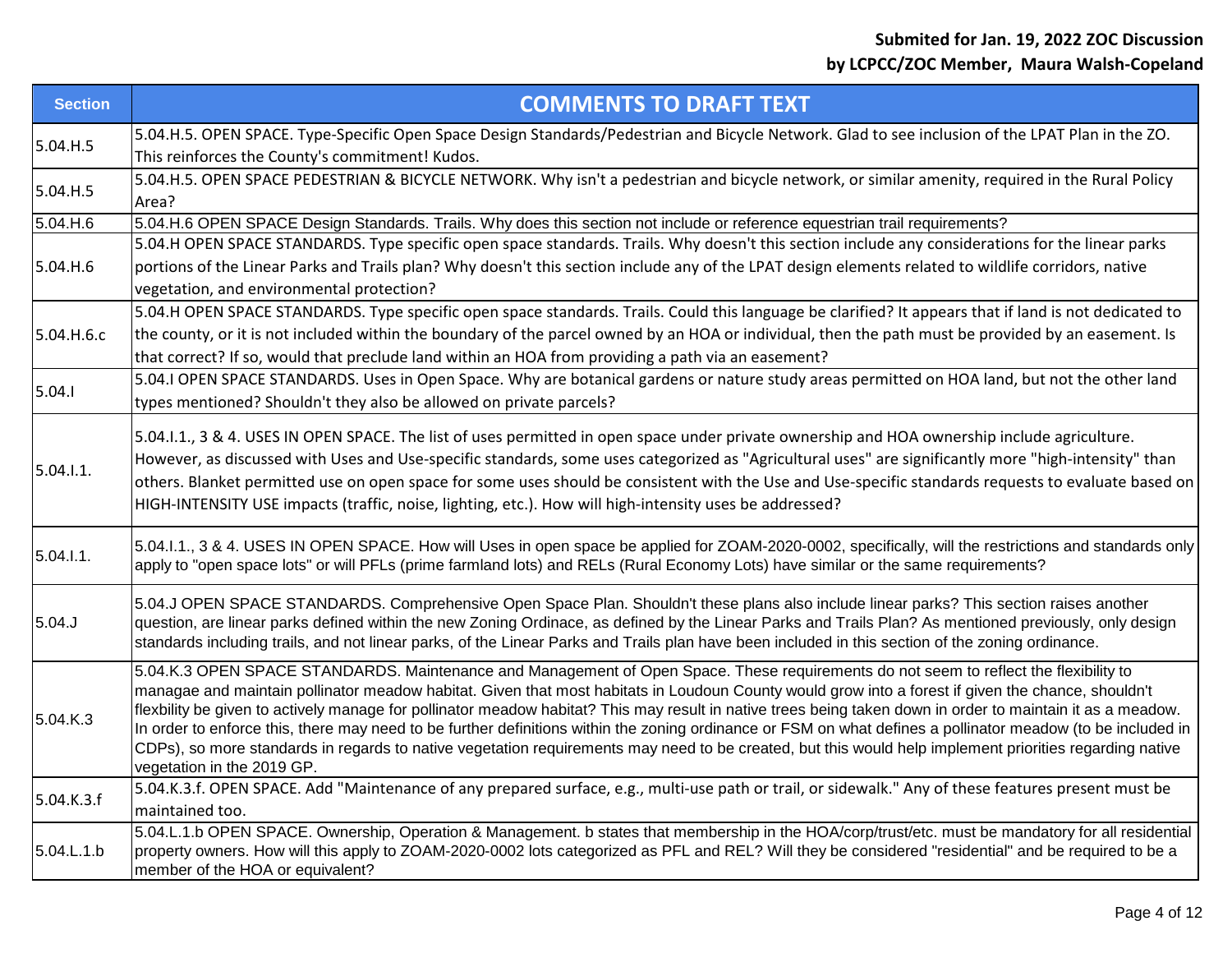| <b>Section</b> | <b>COMMENTS TO DRAFT TEXT</b>                                                                                                                                                                                                                                                                                                                                                                                                                                                                                                                                                         |
|----------------|---------------------------------------------------------------------------------------------------------------------------------------------------------------------------------------------------------------------------------------------------------------------------------------------------------------------------------------------------------------------------------------------------------------------------------------------------------------------------------------------------------------------------------------------------------------------------------------|
| 5.04.N.2       | 5.04.N.2 OPEN SPACE. MODIFICATIONS. e. states, "permission to locate uses in open space must be governed by the zoning district within which the<br>site, parcel or development is located." This indicates that it IS possible and feasible to assign different Uses permitted in Open Space by zoning district,<br>correct?                                                                                                                                                                                                                                                         |
|                |                                                                                                                                                                                                                                                                                                                                                                                                                                                                                                                                                                                       |
| 5.07.02-1      | 5.07.02-1. LANDSCAPING, BUFFER YARDS, SCREENING. Road Corridor Buffer. TABLE. While perhaps laudable to acknowledge the W&OD Trail, it is not a<br>Road Type and therefore inappropriate in this table.                                                                                                                                                                                                                                                                                                                                                                               |
|                |                                                                                                                                                                                                                                                                                                                                                                                                                                                                                                                                                                                       |
| 5.08.01        | 5.08. PERFORMANCE STANDARDS. Direct quotation from citizen:<br>Perusal of what Staff has for Lights shows they apparently didn't even read what was sent over in Rounds 1 & 2. Not much has changed from the<br>existing regs -- right down to still leaving incorrect references to organizations. Why have we done all this work over the past two years with so little<br>input being used?                                                                                                                                                                                        |
| 5.08.01        | 5.08.01 PERFORMANCE STANDARDS. PURPOSE. Add the same bullet as 5.04 Open Space, 5.09 Adaptive Reuse, and 5.10 Homeowner's Association<br>Standards: "Promote the public health, safety and welfare."                                                                                                                                                                                                                                                                                                                                                                                  |
| 5.08.01        | 5.08.01 PURPOSE, APPLICABILITY, EXCEPTIONS AND ADMINISTRATION Have any penalties for violations been revised or increased from the R93Zoning<br>Ordinance, or will they be identical when Chapter 7 is released for draft text review? If they are not revised, then what has all the focused input, case<br>studies and complaints in LEx since 2020 been used for?                                                                                                                                                                                                                  |
| 5.08.01.A      | 5.08.01.A. PERFORMANCE STANDARDS, APPLICABILITY. Confirm: the statement that, "1. All permitted and special exception uses, whether such uses<br>are permitted as a principle use or an accessory use, must operate in conformance with the performance standards set forth in this Chapter" applies to<br>ANY AND ALL uses listed in the Chapter 3 use tables, and not only those uses with additional specifications under Use-Specific Standards, correct?                                                                                                                         |
| 5.08.01.C      | 5.08.01.C PERFORMANCE STANDARDS, APPLICABILITY. If the 5.08.01.A question is correct, then the requirement is inconsistent and directly contrary<br>for 5.08.01.C, Agricultural Uses, as applied to high-intensity uses that are not bonafide agricultural operations, "lawful" or not.<br>This is exactly why there is a need to further clarify agricultural operations, define a "farm," and not permit all uses to equally be exempted when they<br>are know to have high-intensity impacts (traffic, noise, parking, etc.). When will this be included in draft text for review? |
| 5.08.01.C      | 5.08.01.C. PERFORMANCE STANDARDS - AGRICULTURAL USES. Given the stated purpose of the Performance Standards to protect the community from<br>dangerous, injurious or noxious activity and conditions, why are lawful agricultural operations given a blanket exemption? Why doesn't the community<br>need protection from dangerous, injurious, or noxious activity that originates in an agricultural facility?                                                                                                                                                                      |
| 5.08.01.C      | 5.08.01.C: PERFORMANCE STANDARDS. This section states that the regulations contained in the Performance Standards area do not apply to<br>Agricultural Uses. A sentence should be added to refer people to the section that does apply to Performance Standards in the rural area. This clause<br>also seems to conflict or cause confusion with section 5.08.04.D where rural economy uses have a noise limit implied.                                                                                                                                                               |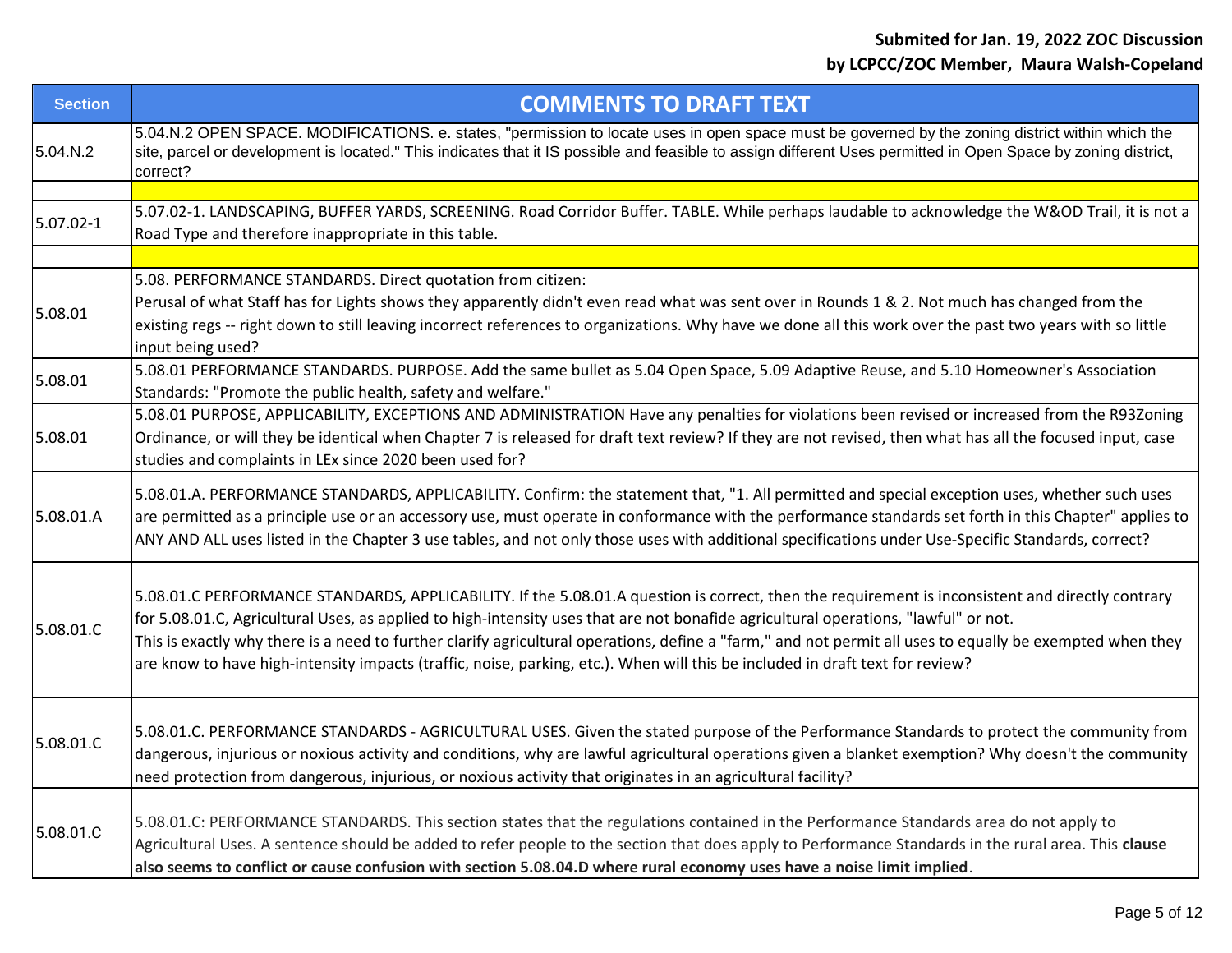| <b>Section</b> | <b>COMMENTS TO DRAFT TEXT</b>                                                                                                                                                                                                                                                                                                                                                                                                                                                                                                                                                                                                                                                                                                                                                                                                                                                   |
|----------------|---------------------------------------------------------------------------------------------------------------------------------------------------------------------------------------------------------------------------------------------------------------------------------------------------------------------------------------------------------------------------------------------------------------------------------------------------------------------------------------------------------------------------------------------------------------------------------------------------------------------------------------------------------------------------------------------------------------------------------------------------------------------------------------------------------------------------------------------------------------------------------|
| 5.08.01.d.1    | 5.08.01.d.1: PERFORMANCE STANDARDS. This section describes what data that is required for a zoning permit, i.e. in very general terms the data that<br>the County needs in order to complete their review. However, at the end of the section a sentence says a plot plan "may" be required. By changing the<br>'may' to a 'shall' the county would assure receiving much of the basic data they need and avoid going back to ask for more. Also, by requiring a plot plan<br>with verified data, many of the issues with a zoning permit could be avoided.                                                                                                                                                                                                                                                                                                                     |
| 5.08.01.D.1.   | 5.08.01.D.1. & 2 PERFORMANCE STANDARDS. ZONING PERMIT PROCEDURE. 1.b asked for "a description of the activity to be conducted regarding<br>waste products, external effects or other conditions which are regulated." "External effects" required is too nebulous. There is sufficient history to now<br>require more detailed information on the permit including, but not limited to, estimated traffic, parking totals, events, water usage, etc. and 2.<br>indicates "all information and evidence submitted must constitute a certification and an agreement on the part of the applicant "<br>How is veracity determined? There are numerous cases where the original permit description of use was falsified (flipped to another use after<br>approval). What are the consequences for such a flip other than a response from Staff of, "Oops, let's help you fix that?" |
| 5.08.01.E      | 5.08.01.E. PERFORMANCE STANDARDS. ENFORCEMENT. Violations: The explanation of how violations will be handled appeared to address the<br>administration of violations appropriately. The action verb 'must' appears in most of the actions which assures some type of action will be taken. The<br>section does not provide any indication of how violations are discovered, reported or recorded. Will that all be detailed in Chapter 7, and if so, when<br>and how will comments be received in time for that chapter?                                                                                                                                                                                                                                                                                                                                                        |
| 5.08.04        | 5.08.04 NOISE Should there be a section on waivers?                                                                                                                                                                                                                                                                                                                                                                                                                                                                                                                                                                                                                                                                                                                                                                                                                             |
| 5.08.04-T1     | 5.08.04-1 PERFORMANCE STANDARDS. NOISE. TABLE Where do sound levels and time limits for stockpiles fall on this chart if thousands of truckloads<br>are being used to create or partially dismantle a "personal recreational field" or other use such as a brewery or winery? Is it considered a rural economy<br>use?                                                                                                                                                                                                                                                                                                                                                                                                                                                                                                                                                          |
| 5.08.04.C.3    | 5.08.04 PERFORMANCE STANDARDS. NOISE. Methods of Measurement. 3. Who is the "operator," how are they contacted, and what are the response<br>times for measurement by complaints?                                                                                                                                                                                                                                                                                                                                                                                                                                                                                                                                                                                                                                                                                               |
| 5.08.04.E      | 5.08.04.E. PERFORMANCE STANDARDS. EXEMPTIONS. Why are sounds associated with power equipment given a blanket exemption? Why isn't there<br>more specificity to the exemption with regard both to the type of power equipment in use and to the duration of the noise. It is not hard to imagine<br>situations in which unusually loud equipment is used and/or power equipment is used for an unusually long period of time.                                                                                                                                                                                                                                                                                                                                                                                                                                                    |
| 5.08.04.E      | 5.08.04 PERFORMANCE STANDARDS. NOISE. EXEMPTIONS. Shouldn't there also be a section that lists what sounds are prohibited and at what times<br>they are prohibited? Should time limits be added to this section or should there be a reference to time limit information?                                                                                                                                                                                                                                                                                                                                                                                                                                                                                                                                                                                                       |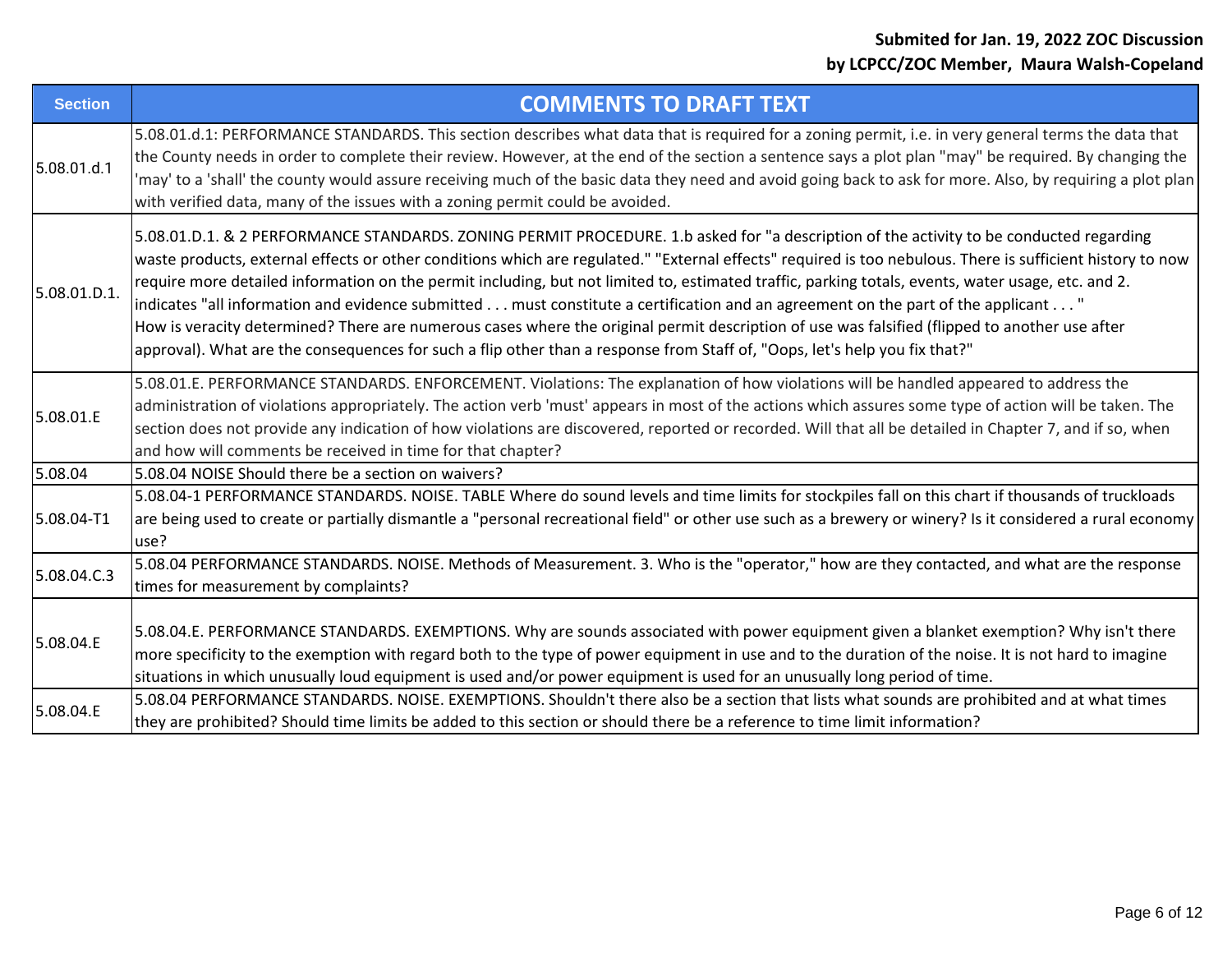| <b>Section</b> | <b>COMMENTS TO DRAFT TEXT</b>                                                                                                                                                                                                                                                                                                                                                                                                                                                                                                                                                                                                                                                                                                                                                                                                                                                                                                                                                                                                                                      |
|----------------|--------------------------------------------------------------------------------------------------------------------------------------------------------------------------------------------------------------------------------------------------------------------------------------------------------------------------------------------------------------------------------------------------------------------------------------------------------------------------------------------------------------------------------------------------------------------------------------------------------------------------------------------------------------------------------------------------------------------------------------------------------------------------------------------------------------------------------------------------------------------------------------------------------------------------------------------------------------------------------------------------------------------------------------------------------------------|
| 5.08.04.F      | 5.08.04.F PERFORMANCE STANDARDS. NOISE Standards for Specific Uses states, "The following noise standards apply to specific uses in this section<br>when they are expressly referenced in the standards for the specific use in Chapter 3."<br>This does not apply the noise standards listed consistently across ALL uses, and therefore provide inconsistent protections to adjacent properties and<br>area residents (Single family residential use within 250 feet). If this ONLY applies to those use WITH Use-Specific Standards in Ch. 3 then HIGH-<br>INTENSITY USES that have been a primary cause of complaints for noise from outdoor music and events will not be covered. It also inconsistently<br>applies regulations for outdoor music hours not permitted after 11pm. (e.g., applies to B&B weddings and event centers but not breweries/wineries).<br>Because these standards are inconsistent and have known, (documented impacts via LEx complaints, emails and letters over many years), how and<br>when will this be reviewed and rectified? |
| 5.08.05        | 5.08.05. PERFORMANCE STANDARDS. LIGHTING. Where are the zoning regulations to comply with Dark Sky requirements as outlined in the 2019 Comprehensive Plans?                                                                                                                                                                                                                                                                                                                                                                                                                                                                                                                                                                                                                                                                                                                                                                                                                                                                                                       |
| 5.08.05        | 5.08.05.A.4 PERFORMANCE STANDARDS. LIGHT AND GLARE How do guidelines for permitted Public facilities align with General Policy Dark Sky<br>Ordinances?                                                                                                                                                                                                                                                                                                                                                                                                                                                                                                                                                                                                                                                                                                                                                                                                                                                                                                             |
| 5.08.05        | 5.08.05 PERFORMANCE STANDARDS. LIGHT AND GLARE. How do the 5.08.05 Light and Glare regulations adhere to the Dark Sky Ordinance in general?                                                                                                                                                                                                                                                                                                                                                                                                                                                                                                                                                                                                                                                                                                                                                                                                                                                                                                                        |
| 5.08.05        | 5.08.05. PERFORMANCE STANDARDS. LIGHTING: Throughout section 5.08.05 athletic facilities seem to receive exemptions from some of the<br>regulations when these exemptions have been known to negatively impact area citizens. These issues are normally created by having an athletic facility<br>too near residents property. The way this section reads, an athletic facility could be directly adjacent to a residence and this would lead to a real issue<br>for a resident. Comments?                                                                                                                                                                                                                                                                                                                                                                                                                                                                                                                                                                         |
| 5.08.05.01a    | 5.08.05 PERFORMANCE STANDARDS. LIGHT AND GLARE Why isn't there a "PURPOSE" clause in this section similar to that in other places? Recommend<br>the following be added: The purpose of this section is to establish outdoor lighting standards to reduce the impacts of glare, light trespass, and light<br>pollution; to promote safety and security; and to encourage energy conservation.                                                                                                                                                                                                                                                                                                                                                                                                                                                                                                                                                                                                                                                                       |
| 5.08.05.01b    | 5.08.05 PERFORMANCE STANDARDS. LIGHT AND GLARE Why isn't there an "APPLICABILITY" clause in this section similar to that in other places?<br>Recommend that language be added that all outdoor lighting installed after the date of effect of the revised ZO shall comply with the revised<br>requirements, which would include, but is not limited to, new lighting, replacement lighting, or any other lighting whether attached to structures, poles,<br>the earth, or any other location, including lighting installed by any third party.                                                                                                                                                                                                                                                                                                                                                                                                                                                                                                                     |
| 5.08.05.       | 5.08.05. PERFORMANCE STANDARDS. LIGHT & GLARE. Do the light and glare standards apply to seasonal commercial lighting? Do the light and glare<br>standards apply to all vineyards, wineries, breweries? If not why not?                                                                                                                                                                                                                                                                                                                                                                                                                                                                                                                                                                                                                                                                                                                                                                                                                                            |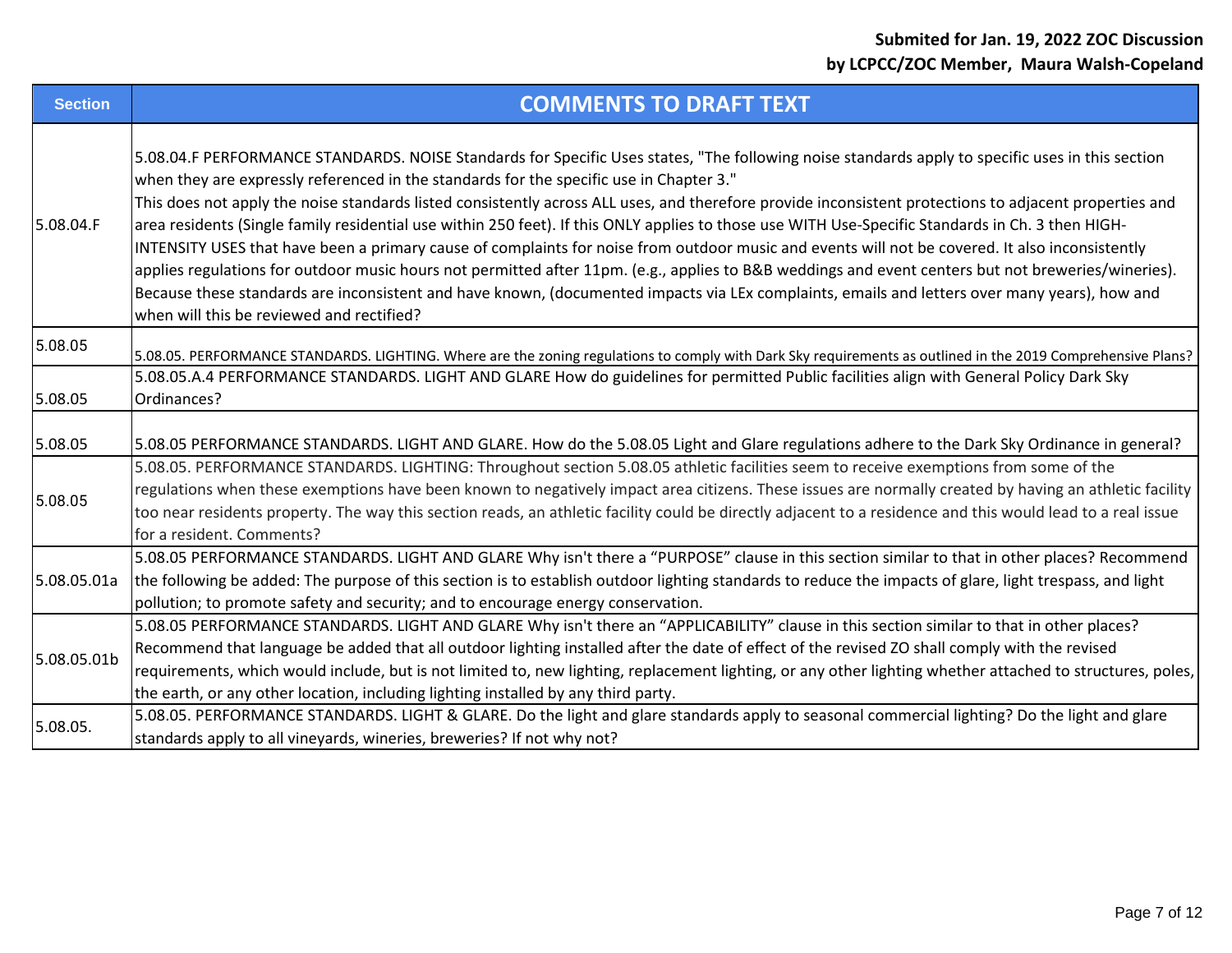| <b>Section</b> | <b>COMMENTS TO DRAFT TEXT</b>                                                                                                                                                                                                                                                                                                                                                                                                                                                                                                                                                                                                                                                                                                                                                                                                                                                                                                                                                                                                                                                                                                                                            |
|----------------|--------------------------------------------------------------------------------------------------------------------------------------------------------------------------------------------------------------------------------------------------------------------------------------------------------------------------------------------------------------------------------------------------------------------------------------------------------------------------------------------------------------------------------------------------------------------------------------------------------------------------------------------------------------------------------------------------------------------------------------------------------------------------------------------------------------------------------------------------------------------------------------------------------------------------------------------------------------------------------------------------------------------------------------------------------------------------------------------------------------------------------------------------------------------------|
| 5.08.05        | 5.08.05 PERFORMANCE STANDARDS. LIGHT AND GLARE Recommend that Staff consider adding a clause that would address exceptions to the<br>APPLICABILITY clause. The revised (March 2021) Fairfax County Ordinance, section 5109, provides examples of exceptlons that Fairfax added to its ZO.<br>Such exceptions used by Fairfax include, but are not limit to: lighting fixtures and standards required by the Federal Communications Commission,<br>Federal Aviation Administration, Federal and State Occupational Safety and Health Administrations, or other federal, state, or county agencies, to<br>include street lights within the public right-of-way.<br>Routine lighting fixture maintenance, and Holiday lighting fixtures. section 5109 can be found here: h"ps://online.encodeplus.com/regs/fairfaxcounty-                                                                                                                                                                                                                                                                                                                                                   |
|                | va/doc-viewer.aspx?tocid=001.006.010#secid-255                                                                                                                                                                                                                                                                                                                                                                                                                                                                                                                                                                                                                                                                                                                                                                                                                                                                                                                                                                                                                                                                                                                           |
| 5.08.05        | 5.08.05 PERFORMANCE STANDARDS. LIGHT AND GLARE Why isn't there a "DEFINITIONS" section here similar to that in other sections of the draft<br>revised ZO? Recommend that Staff consider adding Definitions, as appropriate. The International Dark-Sky Association ("IDA") and the Illuminating<br>Engineering Society ("IES") have jointly created a Model lighting Ordinance ("MLO") for local jurisdictions. This document contains numerous definitions<br>that could be adopted and incorporated into the revised ZO. Copy of the MLO available here: https://loudouncoalition.org/wp-<br>content/uploads/2022/01/MLO_FINAL_June2011.pdf                                                                                                                                                                                                                                                                                                                                                                                                                                                                                                                            |
| 5.08.05        | 5.08.05 PERFORMANCE STANDARDS. LIGHT AND GLARE Reduce the enforcement aspect for zoning personnel by requiring that all applications for<br>rezoning, building, electrical, sports Illumination etc. be submitted with a lighting plan that addresses the revised standards that the County adopts with<br>regard to lights, color temperature/glare. A photometric plan or a sports Illumination plan (depending on the nature of the application) prepared by a<br>lighting professional should be required.                                                                                                                                                                                                                                                                                                                                                                                                                                                                                                                                                                                                                                                           |
| 5.08.05        | 5.08.05 PERFORMANCE STANDARDS. LIGHT AND GLARE. Once the revised ZO is completed and approved, the County should develop "cheat sheet"<br>graphics detailing Loudoun's lighting ordinance for residential and non-residential areas/districts. These graphics will provide an easy-to-follow guides with<br>the rules for Loudoun citizens and businesses to follow, thus ensuring compliance with the regulations from the start. Samples of those developed and<br>used by Fairfax County can be found here: https://loudouncoalition.org/wp-content/uploads/2022/01/FAIRFAX-Res-Non-Res-Lighting-Zoning-Regs.pdf                                                                                                                                                                                                                                                                                                                                                                                                                                                                                                                                                      |
| 5.08.05.A      | 5.08.05 PERFORMANCE STANDARDS. LIGHT AND GLARE A. GENERAL REQUIREMENTS. Recommend that Staff consider the use of defined Zones<br>that each District in the County be assigned. Lighting Zones are recommended by the Dark Sky Association. Implementing lighting zones will allow different<br>amounts of light in areas with different nightime characteristics. Zones can be defined based on ambient light levels, population density, and other<br>community considerations. For example, the downtown Sterling area would require different standards for outdoor lighting than would a residential zone in<br>Purcellville/Hillsboro areas. The Model lighting Ordinance ("MLO") developed by the International Dark-Sky Association ("IDA") and the Illuminating<br>Engineering Society ("IES") provides examples of lighting zones that could be adopted/modified by Loudoun and delineated in the revised ZO. Each<br>standard for specific use defined in Chapter 3 could then reference the applicable zone as defined in section 5.08.05. Copy of the MLO available here:<br>https://loudouncoalition.org/wp-content/uploads/2022/01/MLO_FINAL_June2011.pdf |
| 5.08.05.B      | 5.08.05 PERFORMANCE STANDARDS. LIGHT AND GLARE. B. METHOD OF MEASUREMENT. There is a typo here (and in the 1993 ZO). The reference<br>should be to the "INTERNATIONAL Commission on Illumination", not to the "INTERNAL" Commission on Illumination. Regardless, the standards set<br>forth by the International Dark-Sky Association ("IDA") and the Illuminating Engineering Society ("IES") should be used here as they are now the two<br>leading organizations helping jurisdictions establish outdoor lighting standards to reduce the impacts of glare, light trespass, and light pollution, while<br>still promoting safety and security as well as encouraging energy conservation.                                                                                                                                                                                                                                                                                                                                                                                                                                                                             |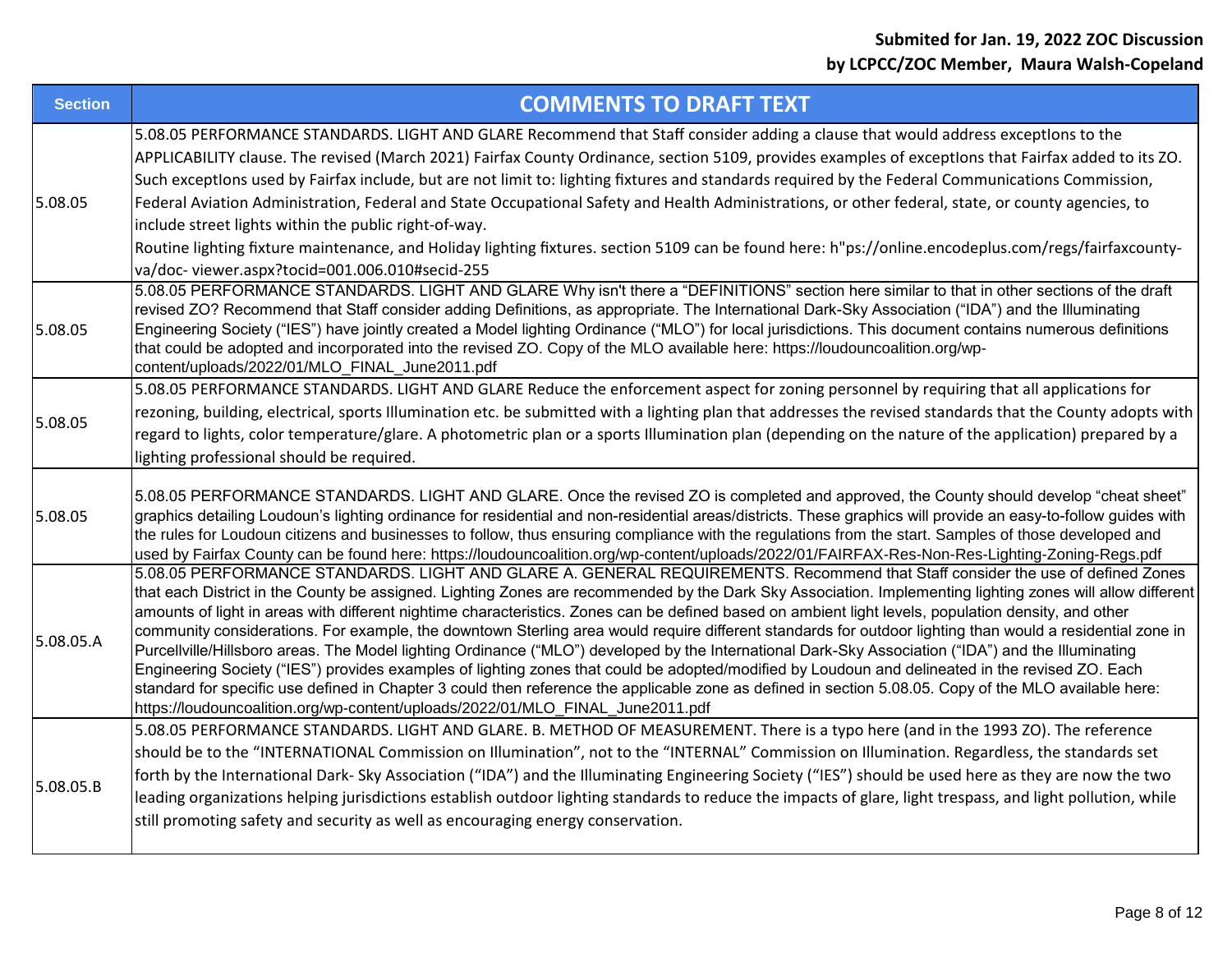| <b>Section</b> | <b>COMMENTS TO DRAFT TEXT</b>                                                                                                                                                                                                                                                                                                                                                                                                                                                                                                                                                                                                                                                                                                                                                                                                                                                                                                                                                                                                              |
|----------------|--------------------------------------------------------------------------------------------------------------------------------------------------------------------------------------------------------------------------------------------------------------------------------------------------------------------------------------------------------------------------------------------------------------------------------------------------------------------------------------------------------------------------------------------------------------------------------------------------------------------------------------------------------------------------------------------------------------------------------------------------------------------------------------------------------------------------------------------------------------------------------------------------------------------------------------------------------------------------------------------------------------------------------------------|
| 5.08.05.A      | 5.08.05.A. PERFORMANCE STANDARDS. LIGHT AND GLARE, GENERAL STANDARDS. Shouldn't there be required neighborhood meetings when lights are<br>being proposed in any residential use especially in the rural sections of the county?                                                                                                                                                                                                                                                                                                                                                                                                                                                                                                                                                                                                                                                                                                                                                                                                           |
| 5.08.05.C      | 5.08.05.C PERFORMANCE STANDARDS. SPECIAL EXCEPTION REVIEW FOR LIGHTING THAT DOES NOT COMPLY WITH STANDARDS. Should add:<br>"Neighborhood meetings are required."                                                                                                                                                                                                                                                                                                                                                                                                                                                                                                                                                                                                                                                                                                                                                                                                                                                                           |
| 5.08.05.D      | 5.08.05.D PERFORMANCE STANDARDS. LIGHT & GLARE Standards for Specific Uses states, "The following light and glare standards apply to specific uses<br>in this section when they are expressly referenced in the standards for the specific use in Chapter 3."<br>This does not apply the light and glare standards listed consistently across ALL uses, and therefore provide inconsistent protections to adjacent<br>properties and area residents. If this ONLY applies to those use WITH Use-Specific Standards in Ch. 3 then high-intensity uses with complaints for light<br>and glare from activities and events will not be covered. It also inconsistently applies regulations for exterior lighting hours to be extinguished between<br>10pm and 6am.<br>No reference is made for "holiday lighting" that has received complaints for large displays on mountainside properties visible for long distances.<br>Because these standards are inconsistent and have known impacts, how and when will this be reviewed and rectified? |
| 5.08.05.D      | 5.08.05.D PERFORMANCE STANDARDS. LIGHT & GLARE: Add language to address seasonal lighting at commercial establishments such as: "Seasonal<br>lighting is permissible from Thanksgiving to January 15 at commercial businesses except between the hours of 10:00 PM to 6:00 AM. All outdoor<br>lighting displays must be contained within 150 feet of any commercial building."                                                                                                                                                                                                                                                                                                                                                                                                                                                                                                                                                                                                                                                             |
| 5.08.05        | 5.08.05.D.2 PERFORMANCE STANDARDS. LIGHT AND GLARE How do standards apply to event facilities located in ARN considered as "Ag Use" ? There<br>are known locations / buildings in rural neighborhoods whose lights remain on all night long. They are not illuminating a sign or for "safety." They<br>illuminate the building itself. Some buildings are highly viewable from over a mile away. The rules read that this is not permissible, is that correct?                                                                                                                                                                                                                                                                                                                                                                                                                                                                                                                                                                             |
| 5.08.05        | 5.08.05.A.4 PERFORMANCE STANDARDS. LIGHT AND GLARE How can a resident determine if the lumens or foot candles allowed by public facility<br>athletic fields are in accordance with standards? For example, if a resident can see the Tuscarora HS lights from over 6 miles away how can a resident<br>generally determine compliance before submitting a complaint?                                                                                                                                                                                                                                                                                                                                                                                                                                                                                                                                                                                                                                                                        |
| 5.08.05        | 5.08.05 PERFORMANCE STANDARDS. LIGHT AND GLARE How does a citizen go about the process for determining and then rectifying an out of<br>compliance light or glare infraction?                                                                                                                                                                                                                                                                                                                                                                                                                                                                                                                                                                                                                                                                                                                                                                                                                                                              |
| 5.09.01.a      | 5.09.01. ADAPTIVE REUSE STANDARDS. PURPOSE. 2nd bullet - What is a Legacy Village Cores?                                                                                                                                                                                                                                                                                                                                                                                                                                                                                                                                                                                                                                                                                                                                                                                                                                                                                                                                                   |
| 5.09.01.a      | 5.09.01. ADAPTIVE REUSE STANDARDS. PURPOSE. 5th bullet - How does this relate to RHVs/VCOD and small area plans yet to be developed? Facilitate<br>redevelopment in the priority areas identified on the Priority Commercial Redevelopment Areas Map and other qualifying projects pursuant to Section<br>5.0x Redevelopment Standards.                                                                                                                                                                                                                                                                                                                                                                                                                                                                                                                                                                                                                                                                                                    |
| 5.09.01.a      | 5.09.01. ADAPTIVE REUSE STANDARDS. PURPOSE. 6th bullet - Generate activity within vacant buildings and underutilized areas. What are the specifics<br>of "generate activity" and "underutilized areas"?                                                                                                                                                                                                                                                                                                                                                                                                                                                                                                                                                                                                                                                                                                                                                                                                                                    |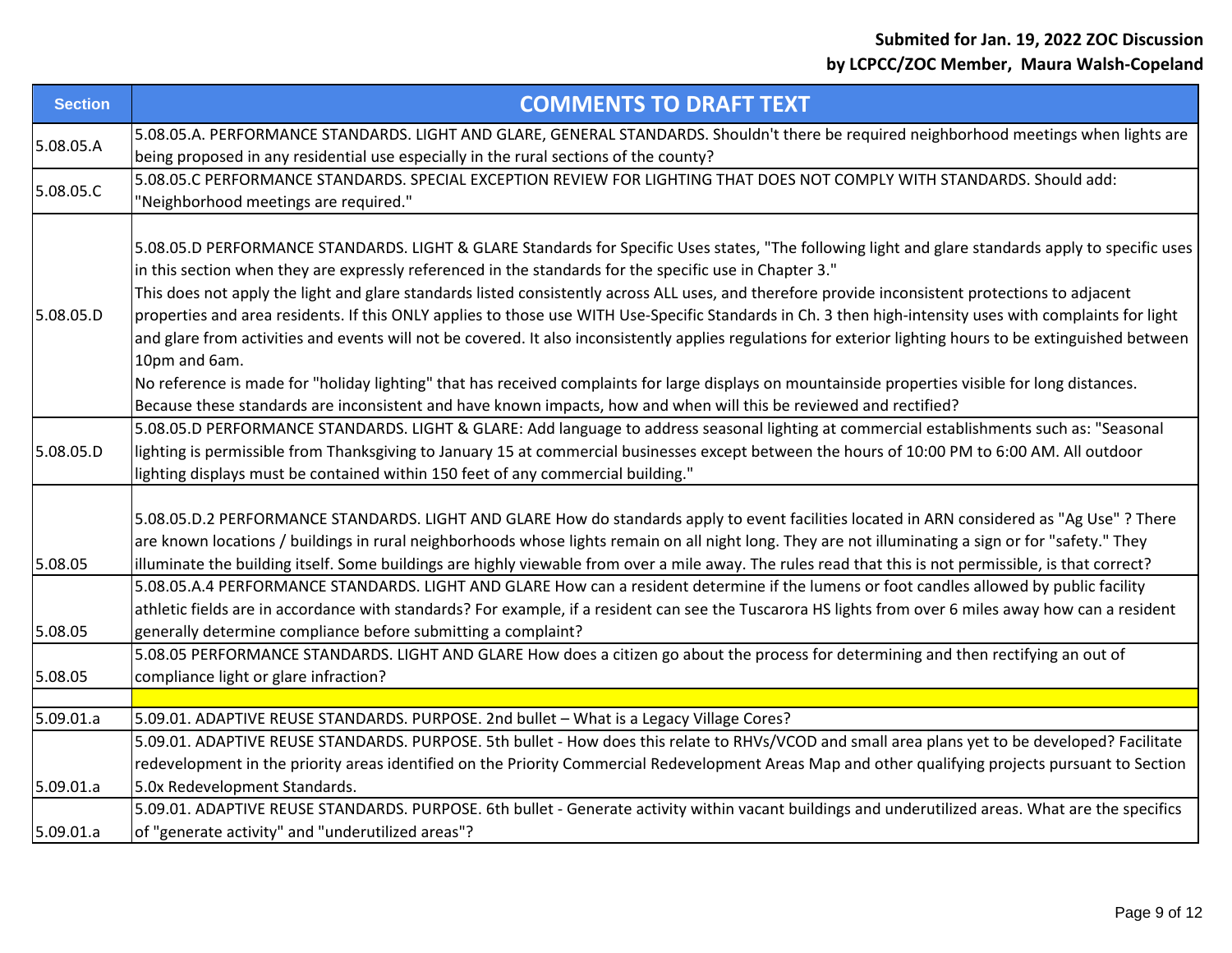| <b>Section</b> | <b>COMMENTS TO DRAFT TEXT</b>                                                                                                                                                                                                                                                                                                                                                                                                                                           |
|----------------|-------------------------------------------------------------------------------------------------------------------------------------------------------------------------------------------------------------------------------------------------------------------------------------------------------------------------------------------------------------------------------------------------------------------------------------------------------------------------|
| 5.09.01.a      | 5.09.01. ADAPTIVE REUSE STANDARDS. PURPOSE. 7th bullet - How does this relate to RHVs/VCOD and small area plans yet to be developed? Increase<br>and improve the variety and affordability of housing stock in locations consistent with the General Plan and where permitted.                                                                                                                                                                                          |
| 5.09.01.a      | 5.09.01. ADAPTIVE REUSE STANDARDS. PURPOSE 8th bullet - Renovations per the Secretary of Interior Standards for Rehabilitation?                                                                                                                                                                                                                                                                                                                                         |
| 5.09.A.3.a     | 5.09.A ADAPTIVE REUSE. APPLICABILTY. LHVA does not see the need for #1, 2, & 5 If the property meets req 3 & 4, what purpose are 1, 2, & 5?<br>5.09.A.3.c. ADAPTIVE REUSE. APPLICABILITY. LHVA: Why is this costly requirement necessary, it only adds more of a deterrent to anyone attempting to                                                                                                                                                                      |
| 5.09.A.3.c     | save an historic property?                                                                                                                                                                                                                                                                                                                                                                                                                                              |
|                |                                                                                                                                                                                                                                                                                                                                                                                                                                                                         |
| 5.09.A.4       | 5.09.A.4. ADAPTIVE REUSE. APPLICABILITY. LHVA: How does this relate to RHVs/VCOD and small area plans yet to be developed? The building or<br>structure is located in a Priority Commercial Redevelopment Area or qualifies as a redevelopment project pursuant to Section 5.0x.                                                                                                                                                                                        |
| 5.09.B.1 & 2   | 5.09.B.1 & 2. ADAPTIVE REUSE. STANDARDS. LHVA: Historic properties usually can not meet parking standards. It's our understanding that Parking will<br>be handled by Small Area Plans as each situation is unique in RHV, but what happens in the meantime?                                                                                                                                                                                                             |
| 5.09.C         | 5.09.C. ADAPTIVE REUSE STANDARDS. PERMITTED USES. Table 5.09-1. Lodging Uses -- how will constraints be implemented per ZOAM-2018-0001<br>(Short Term Residential Rentals/Commercial Whole House) for Adaptive Reuse?                                                                                                                                                                                                                                                   |
| 5.09.C         | 5.09.C. ADAPTIVE REUSE STANDARDS. PERMITTED USES. Table 5.09-1 Commercial Uses -- Permitting all commercial uses except kennels, dry cleaning,<br>convenience store and gas/automotive does not take into consideration the INTENSITY of other use types and impacts to comply with the purpose to<br>"Maintain compatibility of the adaptively reused building or structure with a surrounding neighborhood, community, Place Type, village, or historic<br>district." |
| 5.09.C         | 5.09.C. ADAPTIVE REUSE STANDARDS. PERMITTED USES. Table 5.09-1. VCOD/Village Small Area Plan spec uses permitted by right with exceptions does<br>not take into consideration the INTENSITY of other use types and impacts to comply with the purpose to "Maintain compatibility of the adaptively<br>reused building or structure with a surrounding neighborhood, community, Place Type, village, or historic district."                                              |
| 5.09.C         | 5.09.C. ADAPTIVE REUSE STANDARDS. PERMITTED USES. Table 5.09-1. What does the acronym "HPO" stand for?                                                                                                                                                                                                                                                                                                                                                                  |
| 5.09.C.2       | 5.09-2. ADAPTIVE REUSE. DENSITY. LHVA asks, "Does this allow mixed use then? Retail and residential on same property not bound by underlying per<br>acre zoning density?"                                                                                                                                                                                                                                                                                               |
|                | 5.09-2. ADAPTIVE REUSE. PARKING STANDARDS: Can all parking standards be waived for Adaptive Reuse Projects? It is often impossible for historic<br>properties/districts to meet parking standards because parking was not an issue when these properties were built on. Historic districts each deal with<br>parking in way that works for them. Issue for Small Area Plans but what will be done in the meantime if Small Area Plans are years off for evaluation      |
| 5.09.D.2       | and implementation?<br>5.09.D.2.Tabl 5.09.2.Table. D. ADAPTIVE REUSE INCENTIVES. LHVA find this table confusing, asking, "How is this table interpreted and how can it be implemented?                                                                                                                                                                                                                                                                                  |
| e              | Hard to determine what the incentives are?"                                                                                                                                                                                                                                                                                                                                                                                                                             |
|                |                                                                                                                                                                                                                                                                                                                                                                                                                                                                         |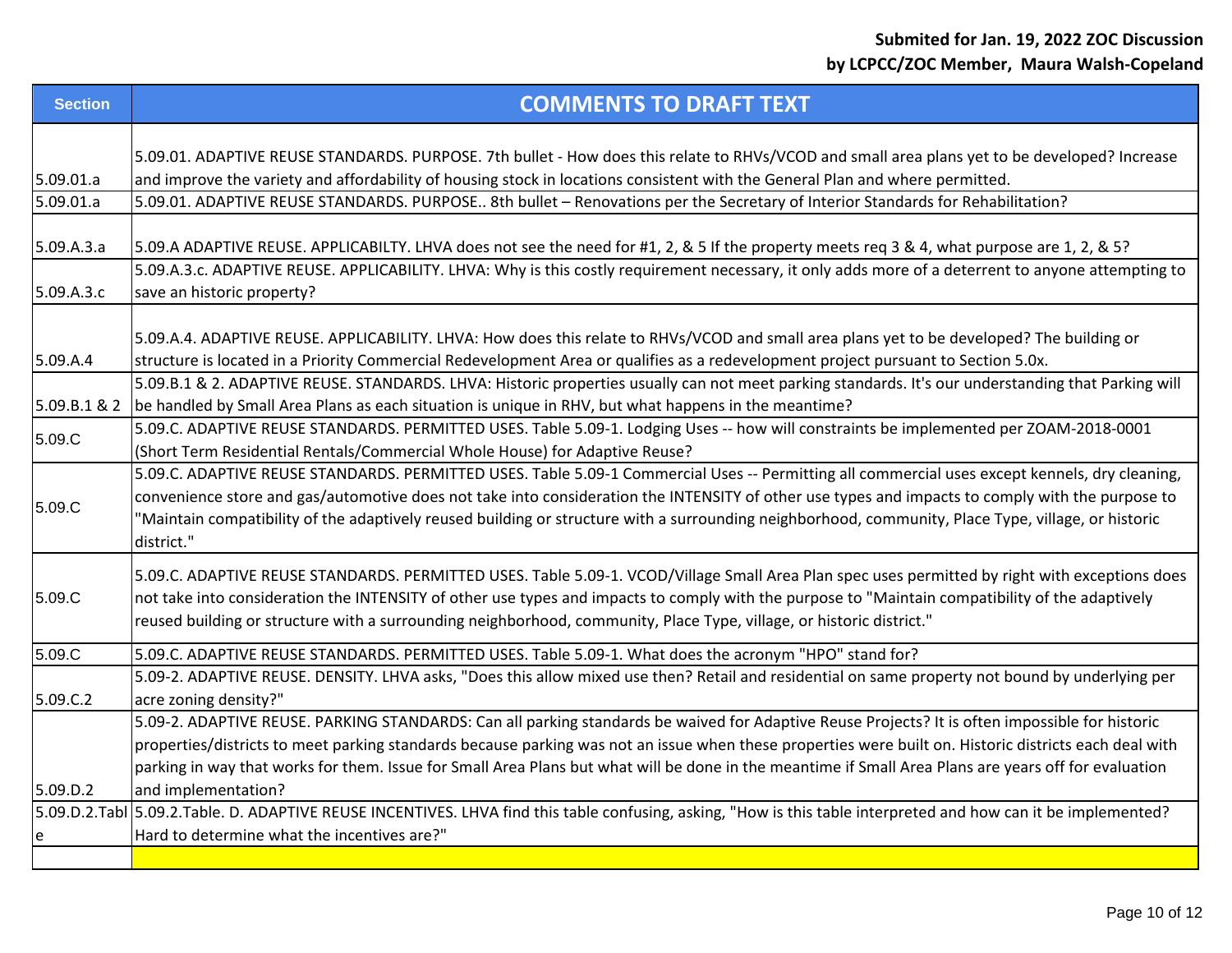| <b>Section</b> | <b>COMMENTS TO DRAFT TEXT</b>                                                                                                                                                                                                                                                                                                                                                                                                                                                                                                                                                                                                                                                                                                                                                                                                                                                                                                                                                                                                                                                                                                                                                                                                                                                                                                                                                                                                                                                                                                                                                                                                                                                                                                                                                       |
|----------------|-------------------------------------------------------------------------------------------------------------------------------------------------------------------------------------------------------------------------------------------------------------------------------------------------------------------------------------------------------------------------------------------------------------------------------------------------------------------------------------------------------------------------------------------------------------------------------------------------------------------------------------------------------------------------------------------------------------------------------------------------------------------------------------------------------------------------------------------------------------------------------------------------------------------------------------------------------------------------------------------------------------------------------------------------------------------------------------------------------------------------------------------------------------------------------------------------------------------------------------------------------------------------------------------------------------------------------------------------------------------------------------------------------------------------------------------------------------------------------------------------------------------------------------------------------------------------------------------------------------------------------------------------------------------------------------------------------------------------------------------------------------------------------------|
| 5.10.A.8       | 5.10.A.8 HOMEOWNER'S ASSOCIATION REQUIREMENTS. States that up to date contact information for the HOA must be provided to the County when<br>approved or modified "whenever it changes," but within what timeframe?                                                                                                                                                                                                                                                                                                                                                                                                                                                                                                                                                                                                                                                                                                                                                                                                                                                                                                                                                                                                                                                                                                                                                                                                                                                                                                                                                                                                                                                                                                                                                                 |
| 5.10.C.2       | 5.10.C.2. HOA STANDARDS. HOA/Applicability. Word "space" missing after third word.                                                                                                                                                                                                                                                                                                                                                                                                                                                                                                                                                                                                                                                                                                                                                                                                                                                                                                                                                                                                                                                                                                                                                                                                                                                                                                                                                                                                                                                                                                                                                                                                                                                                                                  |
| 5.10.C.3       | 5.10.C.3 HOA APPLICABILITY. Typo? "The developer must <i>finally</i> determine and make known the choice of an HOA "                                                                                                                                                                                                                                                                                                                                                                                                                                                                                                                                                                                                                                                                                                                                                                                                                                                                                                                                                                                                                                                                                                                                                                                                                                                                                                                                                                                                                                                                                                                                                                                                                                                                |
| 5.10.C.4       | 5.10.C.4 HOA APPLICABILITY. "The landowner must submit documents for creation of the HOA " This could be confused by resident landowner vs.<br>developer landowner. Can the reference be made more clear?                                                                                                                                                                                                                                                                                                                                                                                                                                                                                                                                                                                                                                                                                                                                                                                                                                                                                                                                                                                                                                                                                                                                                                                                                                                                                                                                                                                                                                                                                                                                                                           |
| 5.10.D.3.a     | 5.10.D.3.a HOA ESTABLISHMENT. States that, "Membership in the HOA must be mandatory for all residential property owners, present or future "<br>However, the definition states "each lot and/or homeowner in a clustered or planned development is automatically a member."<br>There is an inconsistency in the language using "lot," homeowner" and "residential property owner." Example: clusters are planned to have Prime<br>Farmland Lots (PFLs) and Rural Economy Lots, both of which may or may not have a home or "residential" property owner. Would all still be required to be<br>members in the HOA? If so, language should be made more consistent.                                                                                                                                                                                                                                                                                                                                                                                                                                                                                                                                                                                                                                                                                                                                                                                                                                                                                                                                                                                                                                                                                                                   |
|                |                                                                                                                                                                                                                                                                                                                                                                                                                                                                                                                                                                                                                                                                                                                                                                                                                                                                                                                                                                                                                                                                                                                                                                                                                                                                                                                                                                                                                                                                                                                                                                                                                                                                                                                                                                                     |
| 5.11.01        | 5.11. VISIBILITY AT INTERSECTIONS. PURPOSE. Add the same bullet as Open Space and Homeowner's Association Standards: "Promote the public<br>health, safety and welfare."                                                                                                                                                                                                                                                                                                                                                                                                                                                                                                                                                                                                                                                                                                                                                                                                                                                                                                                                                                                                                                                                                                                                                                                                                                                                                                                                                                                                                                                                                                                                                                                                            |
| 5.11.B         | 5.11.B. VISIBILITY AT INTERSECTIONS. Standards. It is nice to know that "no impediment to visibility is to be placed, allowed to grow, erected, or<br>maintained" but enforcement is terrible. How many intersections set signs and lines so far back or have landscaping obscuring the view that you can't<br>see oncoming cross traffic? At times landscaping obscures the signed themselves too. How will County and VDOT enforcement be improved to ensure<br>compliance?                                                                                                                                                                                                                                                                                                                                                                                                                                                                                                                                                                                                                                                                                                                                                                                                                                                                                                                                                                                                                                                                                                                                                                                                                                                                                                       |
|                |                                                                                                                                                                                                                                                                                                                                                                                                                                                                                                                                                                                                                                                                                                                                                                                                                                                                                                                                                                                                                                                                                                                                                                                                                                                                                                                                                                                                                                                                                                                                                                                                                                                                                                                                                                                     |
| 5.12.F         | 5.12. ROAD ACCESS STANDARDS. F. USE SPECIFIC ROAD ACCESS STANDARDS. The volume of traffic on all roads is directly dependent on the quantity of<br>residential and commercial properties accessing the road, as well as the volume of patrons to commercial entities. The re-written footnote for Table<br>5.12 Road Access Standards (former Table 5-654) no longer states that Vehicle trips Per Day are to be "calculated," which is good.<br>However, it now states that Vehicle Trips per Day (VTD) must be "determined by traffic study if required or as estimated based on proposed use and<br>most current edition of ITE Trip Generation Rate or an approved substitute. Questions:<br>1. Traffic studies are common for large developments in SPA, TPA and possible large RPA. The primary issues causing complaints have been for<br>commercial entities located on public unpaved roads or smaller paved roads. When in the process will the "traffic study" or equivalent be required in<br>the permitting process? when evaluated? when is compliance confirmed? Or will it remain, as has been and problematic, only by complaint?<br>2. Whose responsibility will it be to estimate the VTD "based on proposed use?<br>3. Whose responsibility is it to determine what is an "approved substitute?<br>4. Whose responsibility is it to enforce when a Special Exception Review is required?<br>Traffic caused by HIGH-INTENSITY USES has been an issue for many years, with poorly collected information during permitting, county approvals of<br>permits without verification, and lax enforcement for traffic levels that should have required special exception review.<br>Why rewrite a Zoning Ordinance if the known issues will not be addressed and fixed? |